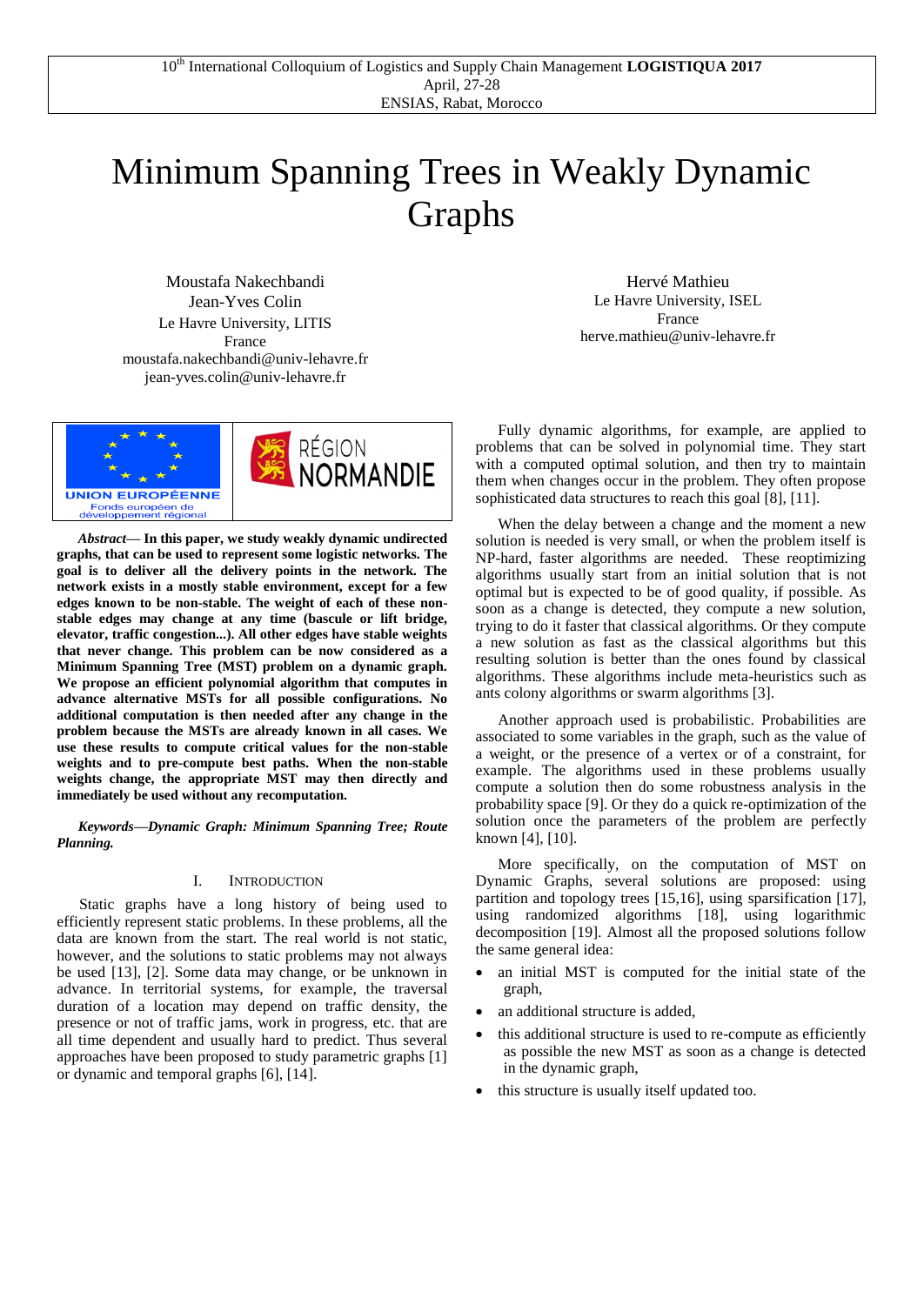These solutions are developed for the most general case of fully dynamic graphs: anything can change, at any time.

In this paper, we study weakly dynamic undirected graphs, that can be used to represent some logistic networks.

For example, one might wish to "minimize the maximum" elevation change in a truck delivery problem: suppose that you are designing a path through a mountainous region. Since costs associated with traction power, and the wear and tear associated with braking, increase quickly with absolute elevation change, you may wish to choose an path that minimizes the maximum elevation change, and then add an additional cost for the duration of the trip.

This can be solved as a MST problem. However, an edge can see its weight changing during the trip (due to a traffic jam, an accident ...). In that case, a predefined MST is not minimal anymore. It seems interesting to anticipate these weight changes during the trip because the uncertainties of the network are known most of the time. This paper proposes to study that problem.

The network exists in a mostly stable environment, except for a few edges known to be non-stable. That is, the weight of each of these non-stable edges may change at any time (due to bascule or lift bridge, elevator, traffic congestion...).

# II. PROBLEM DESCRIPTION

Definition 1: A Weakly Dynamic Graph [7],[12] is a graph with valuated edges or arcs, in which there is one unstable valuated edge (in an undirected graph) or valuated arc (in a directed graph) between two known nodes *v1* and *v2* of the graph. That edge or arc has an unknown positive value *x* that may change at any time. All other edges are stable and their values never change.



**Fig. 1** Example of a Weakly Dynamic Graphs The dashed line represents the unstable edge.

The general MST problem starts with a more general problem. Let  $G = (V, E)$  be a simple undirected graph, with V being the set of vertices, and E being the set of edges of G.

Definition 2: an Edge-Constrained Spanning Tree *ECST (V, E, E<sup>+</sup>, E<sup>+</sup>)* of an undirected graph  $G = (V, E)$  is a spanning tree of *G* with  $E^+$  and  $E^-$  being two disjoints subsets of  $E$ , and such that all edges in  $E^+$  are in this spanning tree and no edge of  $E$  is in this spanning tree.

In the following, we will call  $E^+$  the set of mandatory edges, and *E* the set of forbidden edges. We can notice that:

- this definition of mandatory is different from the definition of mandatory for an edge in MST in other papers, where an edge is said to be mandatory if all spanning trees must include it, else this spanning tree will not be minimal,
- the term "constrained" applied to a spanning tree has also the different meaning in other papers that some global criterion must be satisfied by the tree, such as a maximal weight, diameter or degree.

Of course, an edge-constrained spanning tree as we defined it may not always exist. For example, the subset  $E^+$  of mandatory edges may already include a cycle, or the subset *E*  of forbidden edges may be such that the graph without its edges is not a connected graph anymore. Without loss of generality, we will suppose in the rest of this paper that one edge-constrained spanning tree actually exists.

An edge-weighted edge-constrained minimal spanning tree problem  $\overline{P} = (V, E, w, E^+, E)$ , is a problem in which:

- *V* is a set of vertices,
- *E* is a set of edges  $(i, j) \mid i \in V$ ,  $j \in V$ ,
- *w* is a weight function with  $w : E \to R$ ,
- $\bullet$   $E^+$  is a subset of E of mandatory edges that must belong to the tree,  $E$  is a subset of  $E$  of forbidden edges that are not allowed to belong to the tree.

Definition 3: a minimum (resp. maximum) spanning tree *T* in an edge weighted edge-constrained minimum (resp. maximum) spanning tree problem  $P = (V, E, w, E^+, E)$  is an edge-constrained spanning tree of  $G = (V, E)$  that verifies *ECST(V, E, E<sup>+</sup>, E<sup>-</sup>)* and such that no other spanning tree that verifies  $ECST(V, E, E^+, E^+)$  has a lower (resp. higher) weight.

# III. SOLUTION

#### *A. Preliminary results*

- A solution of the classical minimum (resp. maximum) spanning tree problem is then a solution of the edge weighted edge-constrained minimum (resp. maximum) spanning tree problem  $P = (V, E, w, \phi, \phi)$ .
- Computing a minimum or maximum edge-weighted edgeconstrained spanning tree without the forbidden edges of *E* is trivial. Just build a subgraph of  $G = (V, E)$  without these edges and apply an algorithm such a Prim algorithm [20], or Kruskal algorithm [21], (or any other).
- Computing a minimum or maximum edge-weighted edgeconstrained spanning tree in a problem *P* with mandatory edges is more difficult.

First we suppose that  $E^+$  has only one edge  $(i, j)$ . A modified Prim algorithm may then be used. In this algorithm, instead of starting from a random vertex, and without any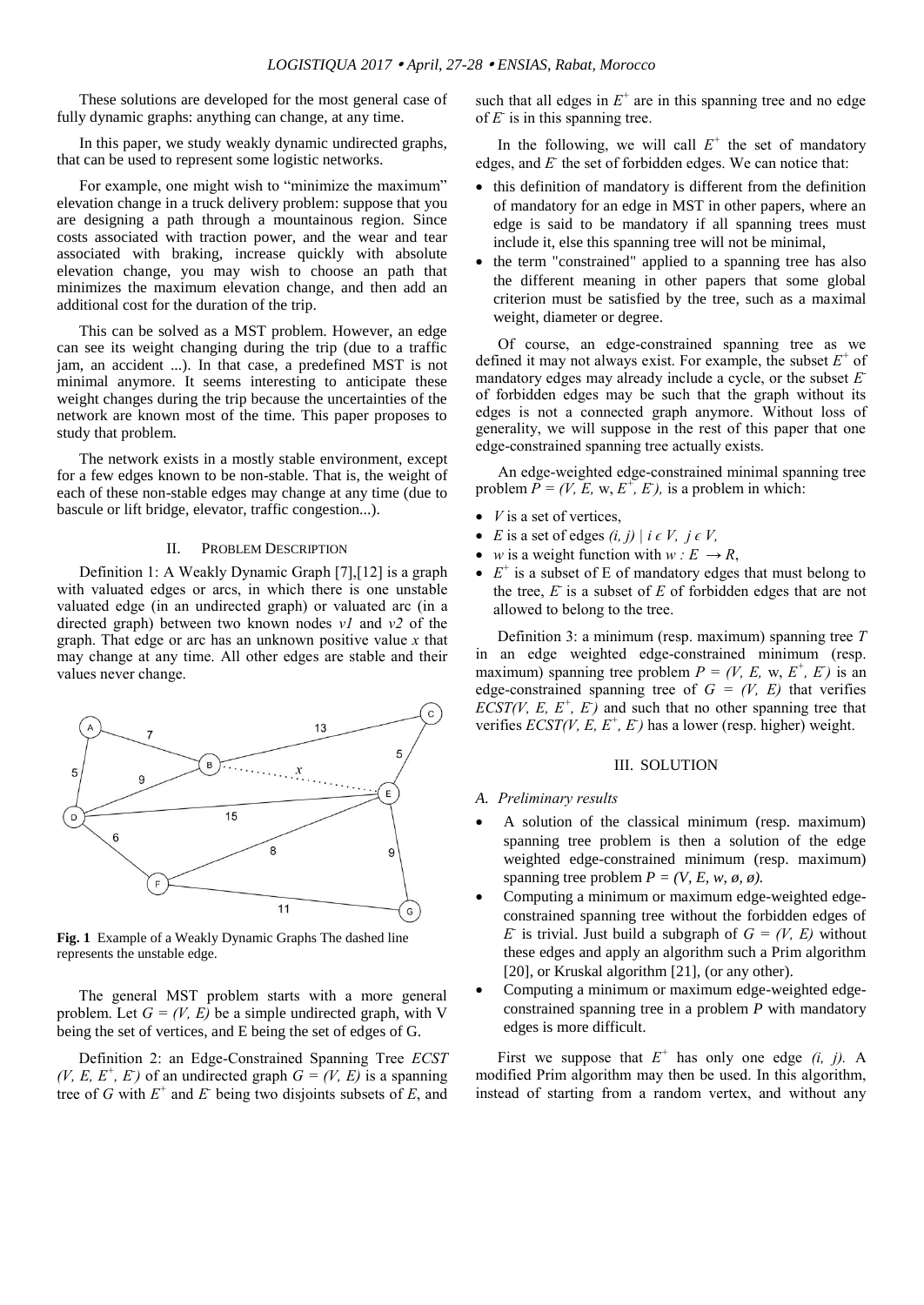initial edge in the tree, we may start with the initial set of vertices *{i, j}* and with the initial edge *(i, j)* in the tree and apply Prim algorithm from there.

Theorem 1: in an edge-weighted edge-constrained spanning tree problem  $P = (V, E, w, E^+, E^+)$ , if  $E^+$  has only one edge, then the modified algorithm of Prim that starts from edge  $(i, j)$  of  $E^+$  computes a minimum edge-constrained spanning tree.

Now we suppose that  $E^+$  has two edges or more. The modified Prim algorithm cannot be used. We propose the following modified Kruskal algorithm. Instead of starting from an empty subset of *G* that will slowly be grown into a spanning tree, we may start with the initial subset  $E^+$  and apply Kruskal algorithm from there.

Theorem 2: In an edge-weighted edge-constrained spanning tree problem  $P = (V, E, w, E^+, E)$ , if  $E^+$  has one edge or more, then the modified Kruskal algorithm that starts with all edges  $(i, j)$  of  $E^+$  computes a minimum edgeconstrained spanning tree.

### *B. The Proposed Algorithm*

We can now use the above result on a Weakly Dynamic Graph with one non-stable edge. Our proposed algorithm works in three steps:

1. First solve the minimum edge-constrained spanning tree problem  $P = (V, E, w, \phi, \{(i, j)\})$ , i.e. the problem without the non-stable edge. Its value is the sum of its edges *d<sup>s</sup>* and is a constant. This stable Minimum Spanning Tree is called *MST<sup>s</sup>* . For example, by applying this on the graph of Fig. 1, we have:



**Fig. 2** *Compute* of *MST<sup>s</sup>* without the non-stable edge x, The *MST<sup>s</sup>* value is the sum of its edges is a constant  $d_s = 40$ 

2. Next solve the minimum edge-constrained spanning tree problem  $P = (V, E, w, \{(i, j)\}, \emptyset)$ , i.e. the problem with the mandatory non-stable edge. This variable Minimum Spanning Tree is called *MST<sup>s</sup>* . Its value is the sum of its edges  $d<sub>v</sub>$  which is the sum of its stable edges, plus the nonstable value *x*, that may change at any time. By applying this on the graph of Fig. 1, we have:



**Fig. 3** *Compute* of  $MST_v$  with the non-stable edge x, The  $MST_v$  value  $d_v$  depends on  $x$  :  $d_v = 32 + x$ 

3. By comparing the values of  $d_s$  and  $d_v$ , we can deduce the critical value *cv(x)* of *x*.

Definition 4: the critical value  $cv(x)$  of x is the value of x such that the minimum spanning tree will be either the first tree built (if  $x > cv(x)$ ), or the second one (*if*  $x < cv(x)$ ).

In our example, we have:  $d_s = 40$ ,  $d_v = 32 + x$ , thus the critical value  $cv(x) = 8$ .

If  $x < cv(x)$  then the best *MST* is the *MST<sub>v</sub>* including the non-stable edge x. If  $x \geq c v(x)$  then the best *MST* is the *MST*<sub>*s*</sub> (without the non-stable edge *x*).

In the example of Fig. 1, one can see that if *x* is greater than 8, then the *MST<sup>s</sup>* computed in step 1 (and presented Fig. 2) is a correct MST. And if *x* is lower than 8, then the  $MST_v$ computed in step 2 (and presented Fig. 3) is a correct MST.

These two MST are then alternative MST depending on the current value of *x*.

# *C. Algorithm complexity*

About the complexity of our algorithm, the complexity of Prim's algorithm =  $O(|V|^2)$  with a choice of the appropriate data structure, the complexity can be reduced to  $O(|E| + |V| \log$ |V|) [5], in a similar way, the complexity of Kruskal's algorithm can be reduced to O(E log E). Thus, our algorithm complexity is  $O(n^2)$ , with  $n = |V|$ .

# IV. REMARKS AND CONCLUSION

Because all MSTs are pre-computed, the two trees built, and the critical value  $cv(x)$ , may be stored somewhere and no re-computation is needed each time the non-stable edge changes

either the new value of  $x$  is on the same side of the critical value  $cv(x)$  than the old value of x, and no change is needed,